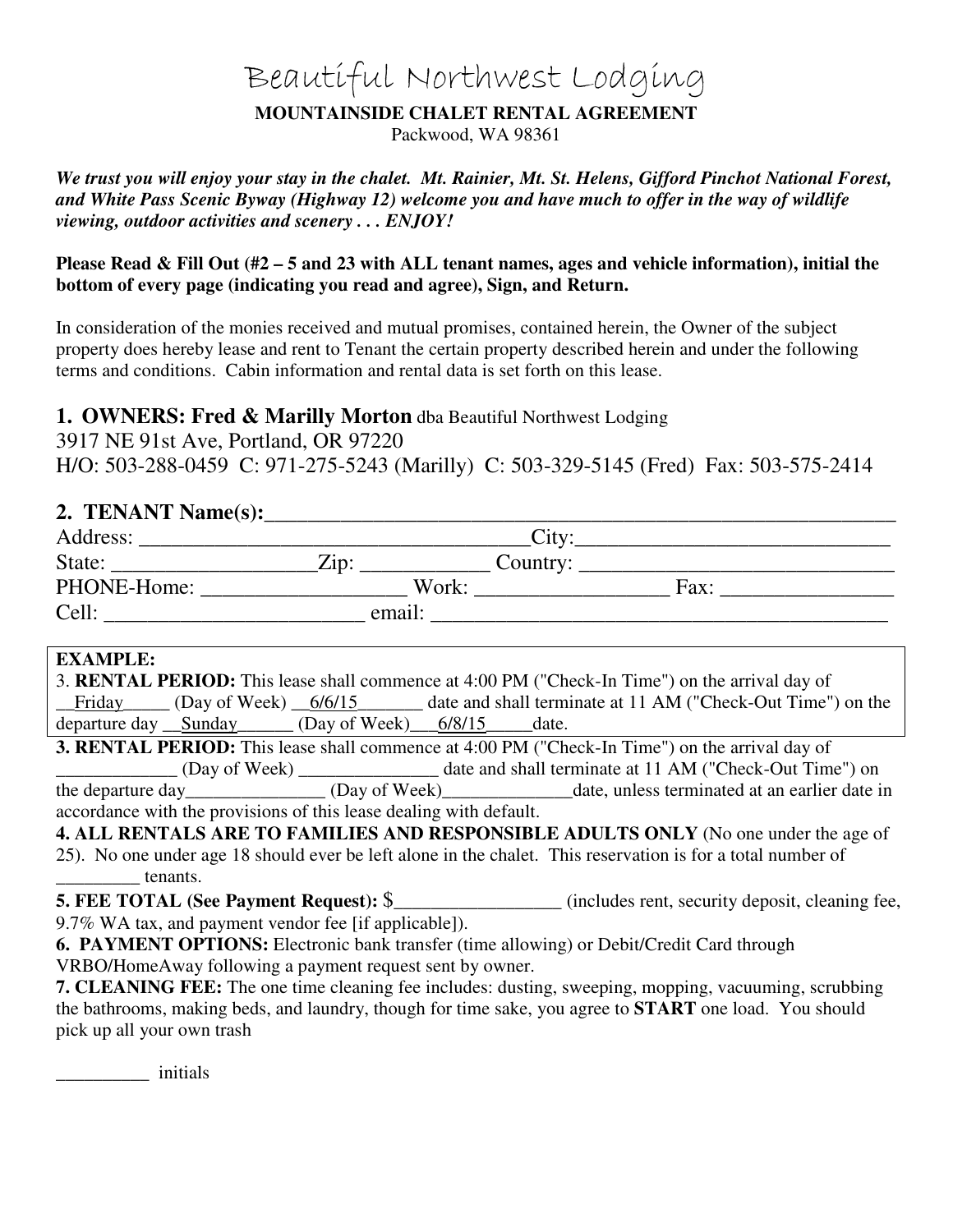**8. SECURITY DEPOSIT** is required **and refundable,** provided there is no damaged/missing items or additional cleaning. Additional cleaning would consist of: 1. Housekeeper completing basic check-out procedures listed in the Welcome book and driving directions sent prior to arrival. 2. Picking up trash inside or on the grounds. 3. Cleaning stains from carpets or furniture. 4. Returning the kitchen to its original condition, etc. All blankets, linens and towels are provided and will be counted before the security deposit is returned. If issues arise, the fee will be deducted from the deposit and the remainder sent to the Tenant.

**9. CHECK-IN/CHECK-OUT**: Check-in time is 4:00 PM (PST). Check-out time is 11:00 AM (PST). Approximately one week prior to arrival, an email will be sent with driving directions, the code to the key box, and procedures. The keys must be returned to that box upon departure, with all doors and windows closed and locked. If the key is missing a \$25.00 charge will be withheld from the security deposit.

**10. CANCELLATIONS**: All reservations canceled 31 days or more from date of occupancy, are subject to a cancellation fee. For reservations canceled 30 days or less prior to occupancy, **no refund will be given** for any reason, and include: early departures, acts of God, nature, default/termination, weather or weather-related situations, mechanical failure, ski or golf conditions, power failures, family feuds, death of the family dog, etc.. We are not responsible for the return of any rental fees for any reason. We recommend the purchase of trip cancellation insurance at your own expense.

www.csatravelprotection.com ~ 1-866-298-6846 or 1-800-711-11997

**11. PETS** are **NOT** permitted **IN** or **ON** the rental property at any time! Any violation is grounds for immediate termination and evidence of a pet will cause the forfeiture of your **ENTIRE** security deposit. **12. NO SMOKING** in the chalet! You may smoke outside, with the door closed. An ash tray is provided on the deck. If housekeeping finds evidence of smoking in the chalet and/or cigarette butts thrown on the grounds, you will forfeit your **ENTIRE** security deposit.

**13. LINENS/TOWELS/BLANKETS**: All linens, towels, throws and blankets are provided and will be counted before the security deposit is returned. Do **NOT** remove *any* blankets, throws, sheets, towels or rags from the chalet or its property for any reason. If you plan activities away from the property that need these items (i.e. swimming, boating, picnics, etc.), be sure to bring your own.

**14. SEXUAL ENHANCEMENT** cream/oils/ointments & massage oils are NOT permitted IN or ON bedding or furniture. These items stain wood surfaces. Linens and fabrics require multiple treatments and repeated laundering, which is excessive, and not covered by your cleaning deposit. If your visit requires the use of such items, please BRING and USE your own bedding. If we find our linens with these products on them, we will withhold the cost of replacement from your security deposit.

**15. GRILLING** is permitted. **FIREWORKS** are prohibited.

**16. HOT TUB:** You must agree to follow all hot tub rules posted in the Welcome Book.

**17. TERMS OF OCCUPANCY**: The rented property is a private residence and you agree to indemnify the owner for any damage or loss to the property or its contents that occur during your stay. Violation of occupancy limits will result in the forfeiture of all monies and termination of occupancy. We reserve the right to inspect the property during your stay. Further you agree to refrain from any activity which interferes with the neighbors' peace/property and will observe quiet hours at *10 PM*. Beautiful Northwest Lodging is not liable for inoperable equipment, systems, or appliances, as major repair problems cannot be foreseen. There are no rebates or refunds issued to Tenants for any reason as every good faith effort is made to insure the property is maintained to highest standards. Tenant(s) is responsible for any damage incurred during his occupancy of the premises. Tenant is expected to care for the property as if it were their own. **Tenant acknowledges that unless Owner is notified on day of check-in of any damage or cleaning concerns, then thereafter, all damages or concerns to the property during the occupancy will be Tenants responsibility** and must be reported to Owner and damages withheld from the security deposit.

## **!!!REARRANGING FURNITURE AND OR ELECTRONIC EQUIPMENT IS NOT PERMITTED!!!**

\_\_\_\_\_\_\_\_\_\_ initials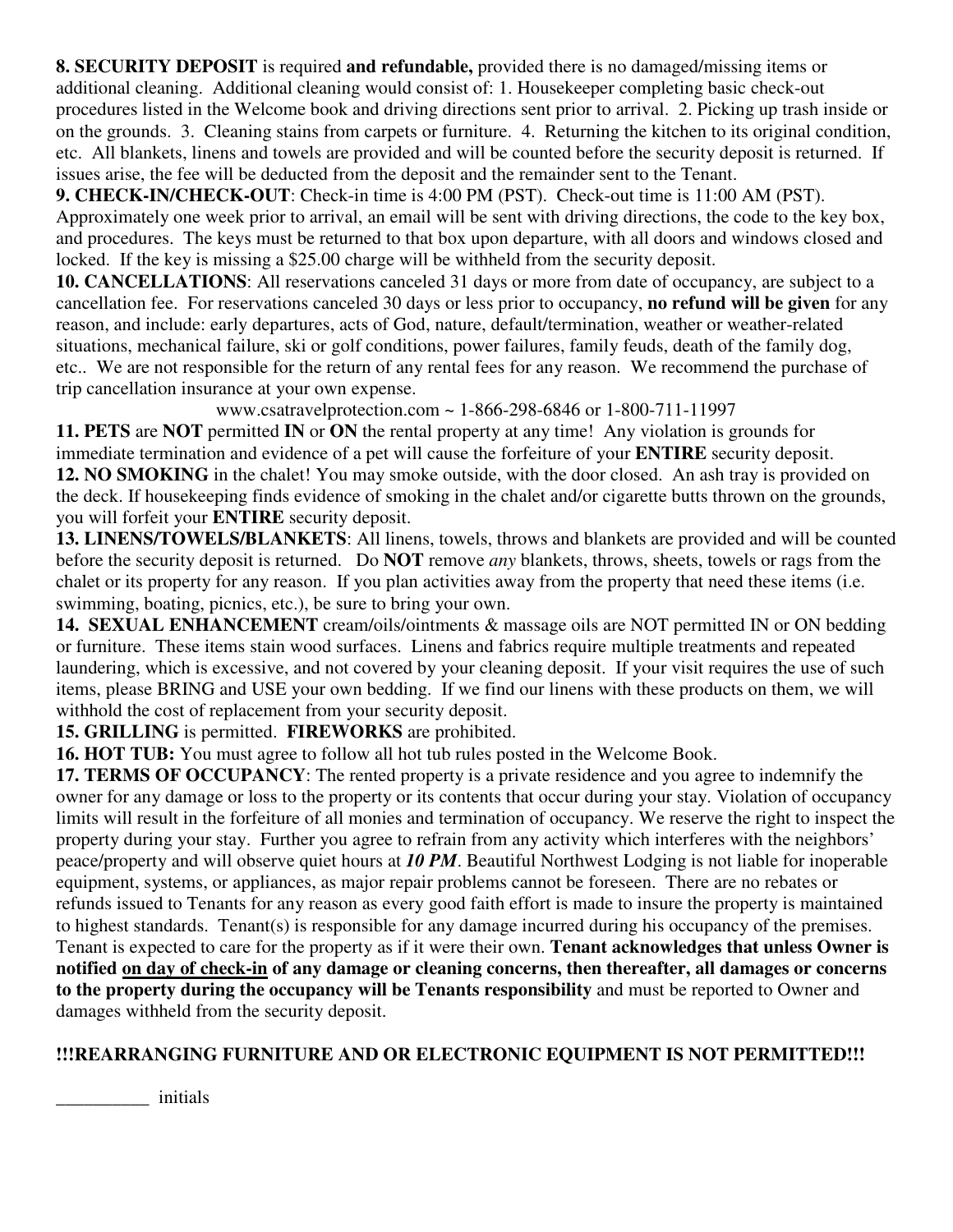**18. QUIET HOURS** begin after 10 PM. That means noise (music/hot tub) needs to cease or must be kept to a minimum after 10 PM. There are other homes close by with full-time residents. A violation of this agreement could result in the termination of occupancy and forfeiture of all monies. Thank you for respecting others!

**19. LOCKED AREAS** for which Tenant is not provided a key, such as owner's personal storage areas, are exempt from this lease agreement and off limits to the Tenant. Forced entry into these areas is cause for immediate termination, and Tenant will be charged for damage and/or missing items. If landlord needs access to locked areas during your rental period, they will notify you prior to entrance.

**20. DEFAULT/TERMINATION** If the Tenant or any member of his party violates any of the terms of this agreement, the Owner may, at the Owner's sole discretion, terminate this lease with no refund of unused portions of the rent and may enter the premises and remove Tenant, the members of his party and their belongings. Tenant is notified that they will be subject to an expedited eviction procedure pursuant to the "Vacation Rental Act".

**21. INDEMNITY** The Tenant agrees to release and indemnify the Owner and its Agent from and against all liability, should anyone be injured upon the premises during the term of the lease, resulting from any cause whatsoever, except in the case of personal injury caused by the negligent act of the Owner, his Agent or the Agents' employees.

**22. IN THE EVENT** that the Owner is unable to deliver said property to Tenant under this lease agreement prior to occupancy, because of fire, eminent domain, act of nature, double booking, delay in construction or any other reason whatsoever, Tenant hereby agrees that Owner's sole liability as a result of these conditions is a full refund of all consideration previously tendered by Tenant.

**23. OCCUPANCY RATE** The Tenant must disclose the names and ages of their party below. Your rate is based upon this number and any violation will result in immediate eviction. The maximum number of people that can occupy the chalet is 3. *Occupy means overnight sleepers and daytime visitors*. The chalet is not to be used as a meeting place for friends and family reunions, parties or any other type of meetings unless disclosed to Beautiful Northwest Lodging at the time of reservation. Violation of this agreement will be the cause for immediate eviction.

# **Please list the tenant's full name and age (please print):**

| <b>Name</b>         | Age |
|---------------------|-----|
| ٠<br>ı.             |     |
| ി<br>$\overline{a}$ |     |
| 3.                  |     |

**Vehicle Information:** Include the year, make, model, color, license plate number and state of origin for all vehicles you intend to have at the chalet.

**1.\_\_\_\_\_\_\_\_\_\_\_\_\_\_\_\_\_\_\_\_\_\_\_\_\_\_\_\_\_\_\_\_\_\_\_\_\_\_\_\_\_\_\_\_\_\_\_\_\_\_\_\_\_\_\_\_\_\_\_\_\_\_\_\_\_\_\_\_\_\_\_\_\_\_\_\_\_\_\_\_\_\_\_\_\_\_** 

Mountainside Chalet has only 1 parking space at the very end of the walkway.

## THE CONTRACT IS BOUND UPON THE RECEIPT OF PAYMENT **AND/OR** THE SIGNATURE OF THE TENANT

Tenant certifies with his (her) signature that all members of their group are either part of a family group or group with responsible adults over age 25. Violation of any number of provisions of this paragraph may result in the termination of the rental agreement, immediate removal from the premises, and forfeiture of all money paid.

\_\_\_\_\_\_\_\_\_\_ initials